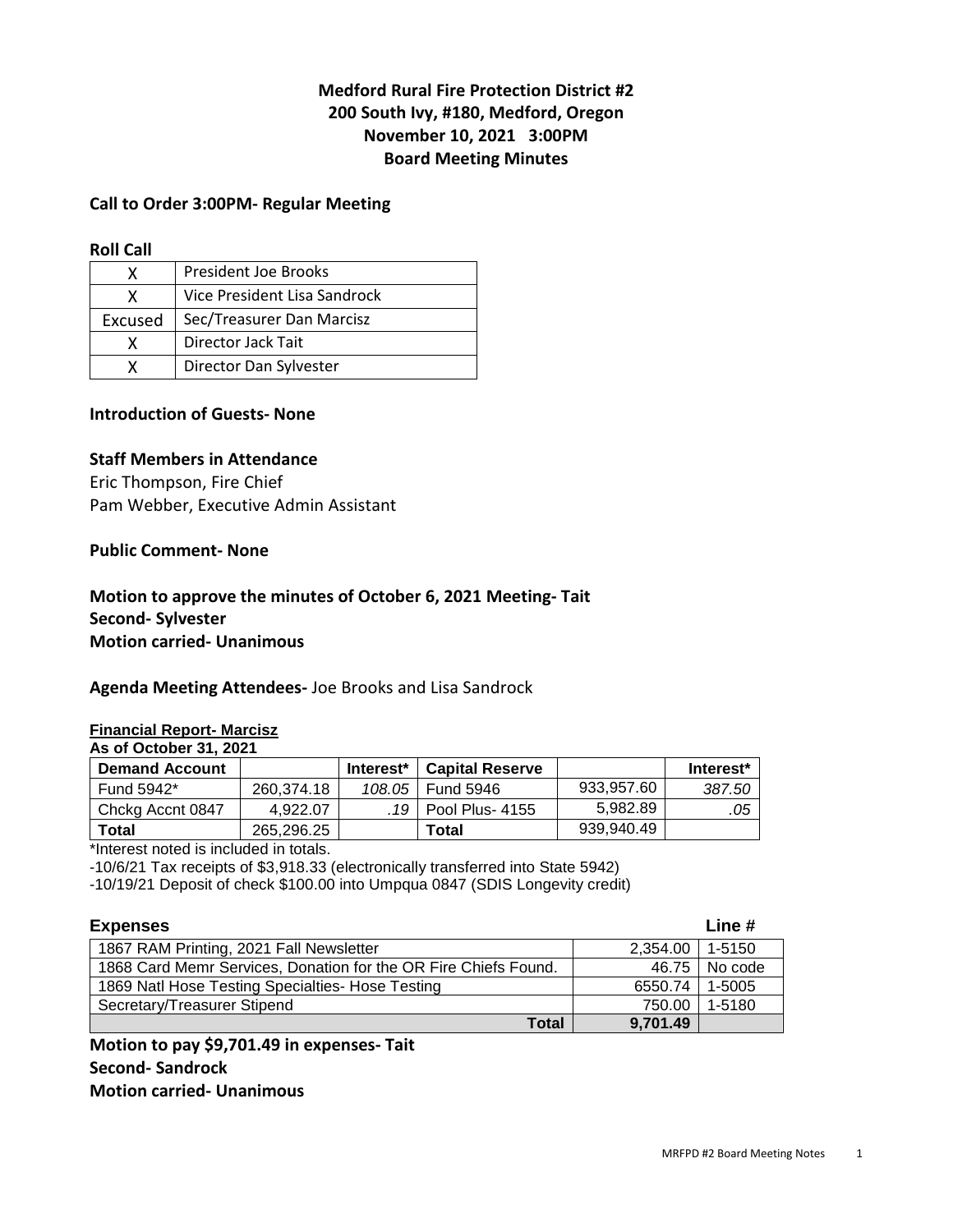## **Correspondence-**

- Signature on Annexation Documents- completed
- Notice from the State Pool that the interest rate will drop from 055% to .45%

# **New Business- None**

## **Old Business**

## **Donation to Oregon Fire Chiefs Foundation- Chief**

Chief reported that Jack Snook, Joe and Elaine Parrott expressed their thanks for the MRFPD2 donation to the Oregon Fire Chiefs Foundation fundraiser. They also expressed their appreciation for support they received from Medford Fire Chief and Support Staff for the golf tournament. This was a very successful event.

### **Board Development and Distribution of Duties- All**

Brooks asked for an update since he was not in attendance at the last meeting. Sandrock gave an update regarding Marcisz notification of resignation from the Secretary/Treasurer position. The resignation was not accepted and tabled for further discussion. Sandrock spoke about the complexity of the Secretary/Treasurer position. She suggested that he share some of the duties. Sylvester noted that he would like to shadow Marcisz and/or assist with the duties. This is also an effort to cross train another board member. The board is in the process of reviewing the duties and how the position could be further supported. There was continued discussion regarding options and a plan that would be helpful to Marcisz. All the members expressed how valuable Marcisz is to the Board. Sylvester noted that we should have a procedure manual in place as a contingency.

Sandrock suggested Jessie Bridgham, a CPA that has a long history assisting the MRFPD2 Board of Directors and preparing the annual audit. Bridgham, who is retired from Brewster, could be a good resource for advice or possibly contracted to ease pressure off the position. Her professional assistance would be helpful with the burdensome regulatory component. Sandrock and Brooks agreed that it is important that the board members interact with one another on house-keeping items, so that it does not fall on the secretary/treasurer position. Chief Thompson will have a conversation with other districts to learn how they are accomplishing all of the tasks and requirements.

# **Fire Chief's Report**

#### **HB5006 Funding- \$620,000**

Aaron Ott recently learned that House Bill 5006 will result in funding to assist special districts for loss of revenue. Initially Ott was informed that the total amount payable to MRFPD2 would be \$620,000. After further investigation, he learned that the initial payment is anticipated to be \$51,000 and the remaining amount will be issued in payments over three years. The Jackson County Tax Assessors office will provide more information and Ott will see that the Board is informed.

#### **Update on Pumper Anticipated Delivery Date**

Chief reported that the district fire pumper ordered in 2020 is still in production with no specific delivery date. This is due to production challenges. There is a possibility that it may not arrive during the current fiscal year.

# **Pumper Equipment Budget Line Item**

Chief informed the group that the delay in the delivery of the pumper is creating questions about the \$150,000 budgeted for pumper equipment. He asked for direction from the Board if we should:

- A. Delay the purchase of the equipment until we have a specific delivery date?
- B. Begin purchasing equipment in an effort to get ahead of supply issues. There are concerns that some of the date sensitive items may be aged before the pumper arrives.